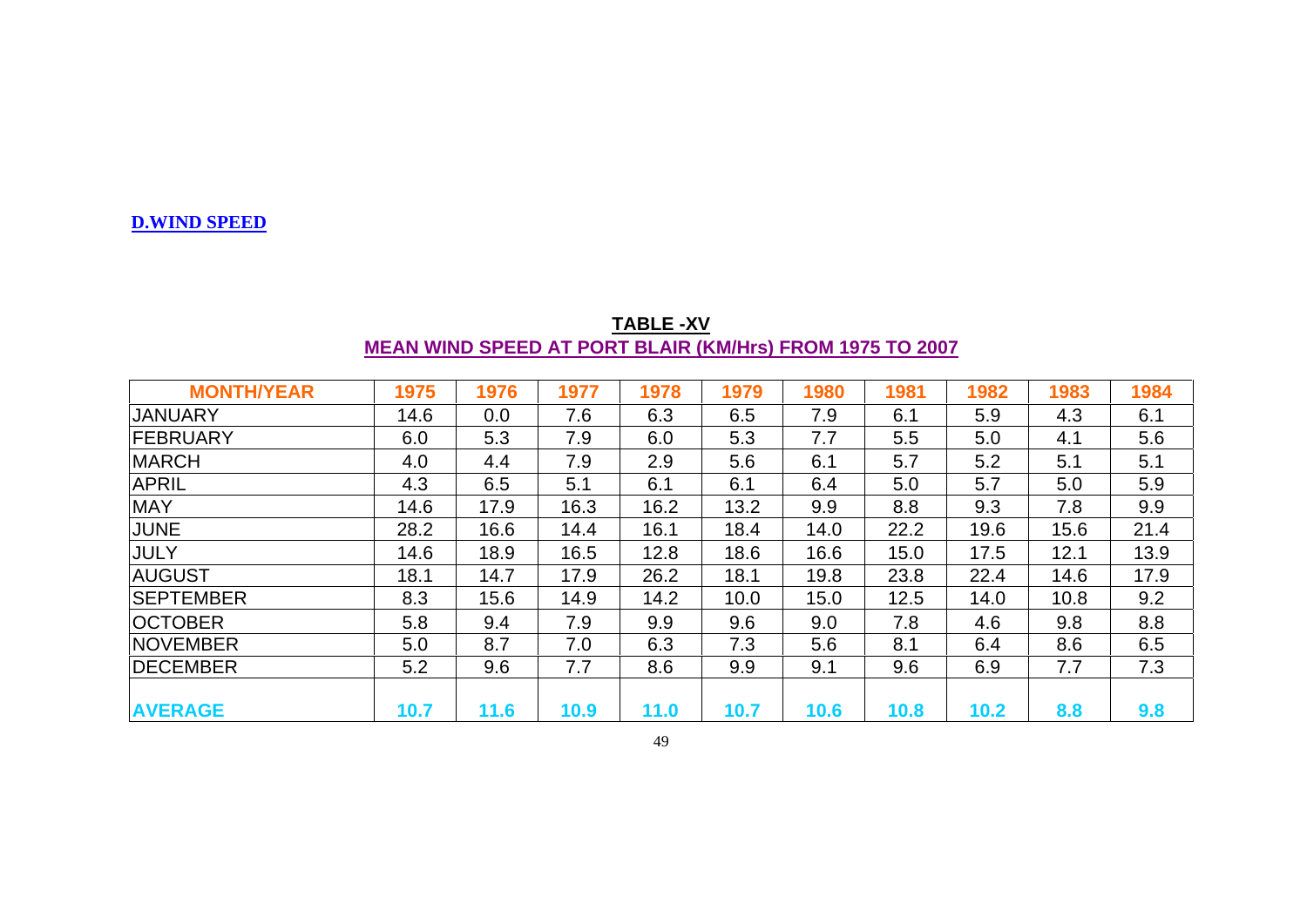## **TABLE -XV (Contd.) MEAN WIND SPEED AT PORT BLAIR (KM/Hrs)**

| <b>MONTH/YEAR</b> | 1985 | 1986 | 1987 | 1988 | 1989 | 1990 | 1991 | 1992 | 1993      | 1994 |
|-------------------|------|------|------|------|------|------|------|------|-----------|------|
| <b>JANUARY</b>    | 6.3  | 7.8  | 7.5  | 6.9  | 7.9  | 5.8  | 6.1  | 6.8  | 6.3       | 5.1  |
| FEBRUARY          | 5.5  | 5.0  | 6.2  | 5.3  | 4.9  | 5.5  | 5.7  | 5.5  | 5.4       | 4.0  |
| <b>MARCH</b>      | 4.7  | 6.3  | 5.6  | 5.1  | 5.3  | 4.4  | 4.5  | 5.0  | 4.3       | 5.0  |
| <b>APRIL</b>      | 6.5  | 4.4  | 5.9  | 5.0  | 6.3  | 6.6  | 7.3  | 5.7  | 5.5       | 4.5  |
| <b>MAY</b>        | 8.5  | 10.9 | 6.5  | 10.8 | 11.1 | 0.0  | 6.7  | 8.9  | 6.0       | 11.3 |
| JUNE              | 24.7 | 20.6 | 17.1 | 17.5 | 16.0 | 17.7 | 16.8 | 19.0 | 12.5      | 14.5 |
| JULY              | 16.5 | 16.4 | 17.5 | 12.3 | 12.9 | 15.9 | 16.6 | 14.5 | 14.6      | 17.6 |
| <b>AUGUST</b>     | 17.7 | 18.6 | 15.1 | 12.1 | 15.8 | 15.2 | 16.4 | 15.6 | 15.2      | 15.8 |
| <b>SEPTEMBER</b>  | 12.4 | 11.6 | 10.6 | 9.8  | 10.2 | 10.6 | 10.0 | 10.4 | 9.2       | 12.7 |
| <b>OCTOBER</b>    | 7.8  | 6.2  | 6.4  | 9.4  | 7.6  | 7.1  | 8.5  | 6.5  | <b>NA</b> | 4.6  |
| <b>NOVEMBER</b>   | 6.2  | 7.3  | 5.9  | 10.4 | 7.2  | 8.1  | 7.0  | 7.2  | 4.0       | 7.2  |
| <b>DECEMBER</b>   | 7.4  | 7.8  | 8.9  | 9.0  | 7.4  | 8.8  | 7.9  | 7.7  | 6.2       | 6.0  |
| <b>AVERAGE</b>    | 10.4 | 10.2 | 9.4  | 9.4  | 9.4  | 8.8  | 9.5  | 9.4  | 7.4       | 9.0  |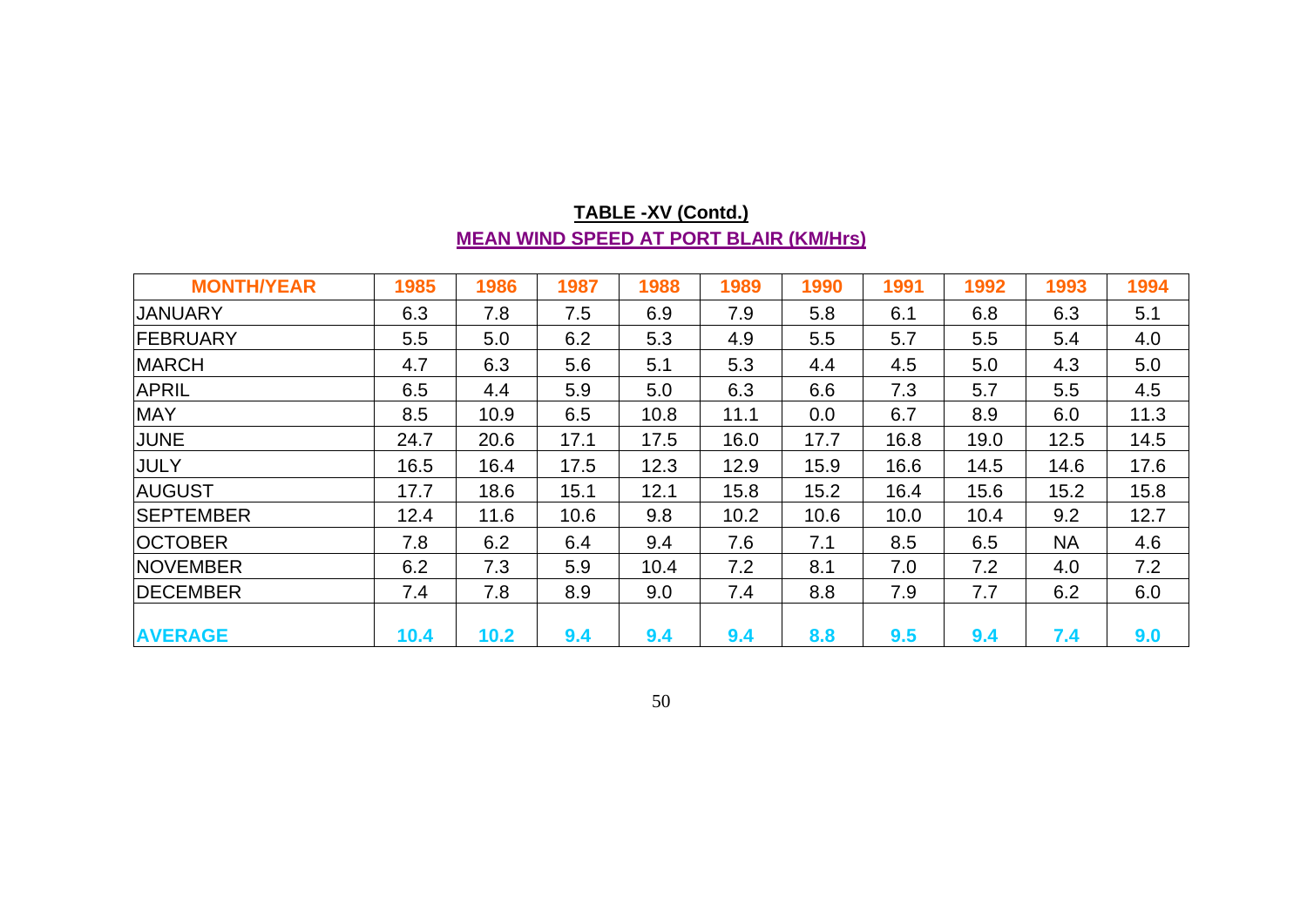## **TABLE -XV (Contd.) MEAN WIND SPEED AT PORT BLAIR (KM/Hrs)**

| <b>MONTH/YEAR</b> | 1995 | 1996 | 1997      | 1998 | 1999      | 2000 | 2001 | 2002 | 2003 |
|-------------------|------|------|-----------|------|-----------|------|------|------|------|
| <b>JANUARY</b>    | 5.7  | 5.8  | 4.4       | 5.4  | 5.1       | 5.6  | 4.7  | 6.2  | 5.3  |
| <b>FEBRUARY</b>   | 5.2  | 5.3  | 4.3       | 4.1  | 4.0       | 3.9  | 3.1  | 4.3  | 5.2  |
| <b>MARCH</b>      | 3.4  | 3.6  | 4.9       | 4.2  | 4.2       | 4.5  | 5.3  | 3.7  | 4.7  |
| <b>APRIL</b>      | 3.6  | 4.1  | 4.4       | 4.7  | 6.9       | 4.3  | 3.9  | 3.5  | 3.7  |
| <b>MAY</b>        | 9.4  | 10.4 | 10.8      | 7.8  | 10.0      | 10.0 | 9.1  | 10.9 | 11.2 |
| JUNE              | 12.5 | 9.1  | 12.9      | 10.0 | <b>NA</b> | 10.9 | 13.5 | 11.7 | 11.5 |
| JULY              | 11.2 | 13.0 | 15.9      | 9.6  | 13.9      | 12.6 | 11.9 | 13.3 | 9.7  |
| <b>AUGUST</b>     | 11.6 | 11.8 | 18.1      | 9.1  | <b>NA</b> | 12.1 | 13.4 | 14.5 | 11.1 |
| <b>SEPTEMBER</b>  | 11.1 | 6.4  | <b>NA</b> | 8.1  | <b>NA</b> | 10.0 | 7.6  | 10.1 | 7.9  |
| <b>OCTOBER</b>    | 6.1  | 11.4 | 4.5       | 6.2  | <b>NA</b> | 8.0  | 5.4  | 4.2  | 4.2  |
| <b>NOVEMBER</b>   | 7.2  | 5.8  | 5.5       | 6.9  | 4.9       | 6.0  | 6.3  | 5.8  | 5.3  |
| <b>IDECEMBER</b>  | 6.2  | 5.1  | 6.5       | 5.3  | 7.2       | 5.6  | 5.3  | 5.6  | 6.7  |
| <b>AVERAGE</b>    | 7.8  | 7.7  | 8.4       | 6.8  | 7.0       | 7.8  | 7.5  | 7.8  | 7.2  |